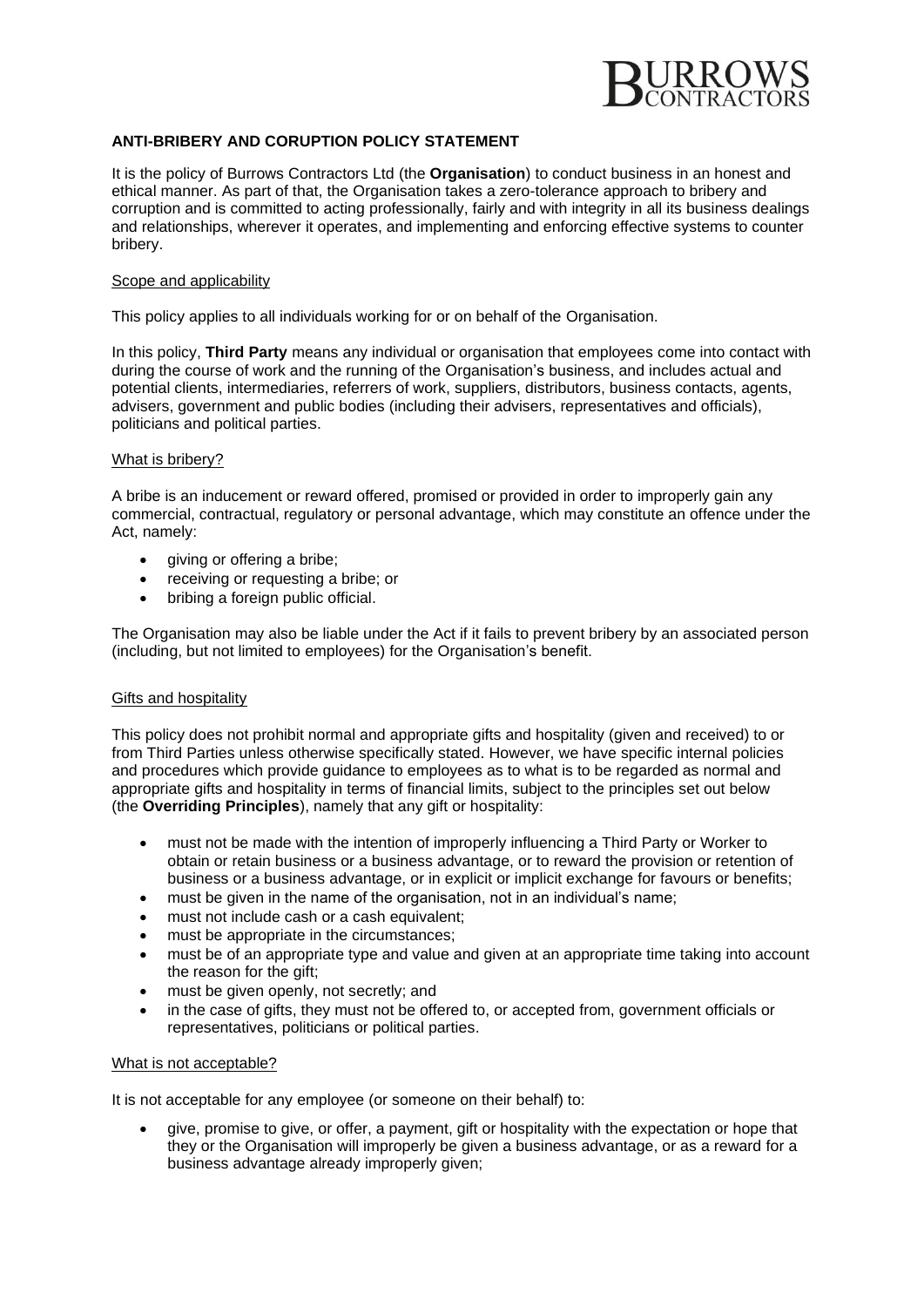

- give, promise to give, or offer, a payment, gift or hospitality to a government official, agent or representative to facilitate or expedite a routine procedure;
- accept payment from a Third Party where it is known or suspected that it is offered or given with the expectation that the Third Party will improperly obtain a business advantage;
- accept a gift or hospitality from a Third Party where it is known or suspected that it is offered or provided with an expectation that a business advantage will be improperly provided by the Organisation in return;
- threaten or retaliate against another employee who has refused to commit a bribery offence or who has raised concerns under this policy; or
- engage in any activity that might lead to a breach of this policy.

If in doubt employees should use the toolkit <https://www.saynotoolkit.net/> and speak to Catherine Burrows, Director.

## Charitable Donations and Sponsorship

The Organisation only makes charitable donations and provides sponsorship that are legal and ethical under local laws and practices and which are in accordance with the Organisation's internal policies and procedures.

## Facilitation payments

Facilitation payments are any payments, no matter how small, given to an official to increase the speed at which they do their job. For example, this could include speeding up customs clearance.

All facilitation payments are prohibited.

## Record keeping

We keep appropriate financial records and have appropriate internal controls in place which evidence the business reason for gifts, hospitality and payments made and received.

#### Responsibilities and raising concerns

The prevention, detection and reporting of bribery and other forms of corruption are the responsibility of all those working for us or under our control. All employees are required to avoid any activity that might lead to, or suggest, a breach of this policy

Employees are required to notify the Organisation as soon as possible if it is believed or suspected that a conflict with this policy has occurred, or may occur in the future, or if they are offered a bribe, are asked to make one, suspect that this may happen in the future, or believe that they are a victim of another form of unlawful activity.

Any employee who breaches this policy may face disciplinary action, which could result in dismissal for gross misconduct.

If any Third Party is aware of any activity by any employess which might lead to, or suggest, a breach of this policy, they should raise their concerns with Catherine Burrows, Director.

#### Training and communication